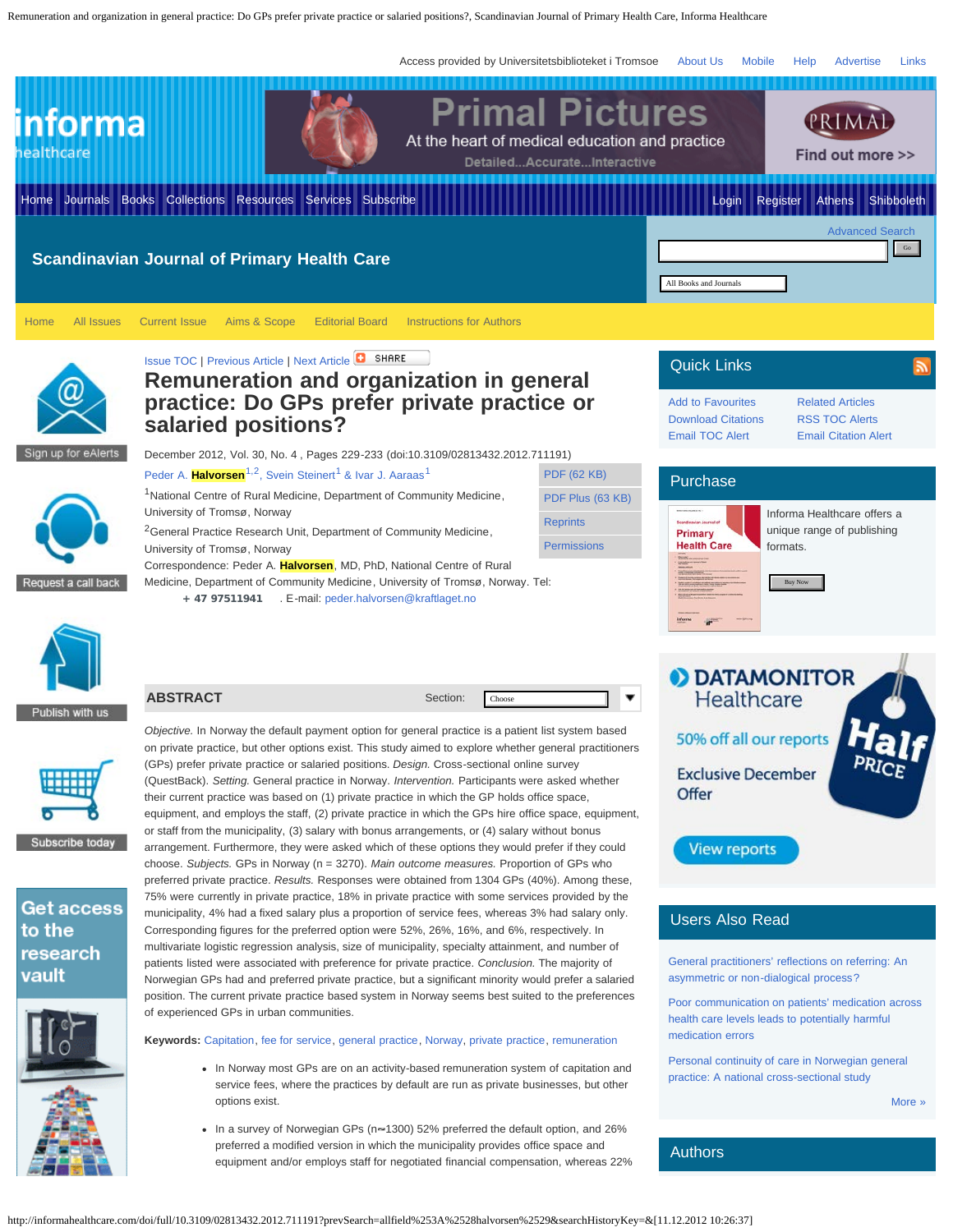

preferred salaried positions.

GPs with specialty attainment, large patient lists, and location in large municipalities were more likely to prefer private practice.

 $\Gamma$ Cho

[Peder A. Halvorsen](http://informahealthcare.com/action/doSearch?type=advanced&prevSearch=authorsfield%3A%28Peder+A.+Halvorsen%29) [Svein Steinert](http://informahealthcare.com/action/doSearch?type=advanced&prevSearch=authorsfield%3A%28Svein+Steinert%29) [Ivar J. Aaraas](http://informahealthcare.com/action/doSearch?type=advanced&prevSearch=authorsfield%3A%28Ivar+J.+Aaraas%29)

## **Introduction** Section:

In June 200[1](http://informahealthcare.com/action/showPopup?citid=citart1&id=CIT0001&doi=10.3109/02813432.2012.711191), a list-patient system was implemented for general practice in Norway [1]. Since then private practice with a combination of capitation (30% of gross income) and service fees (70%) has been the default organization and remuneration system for Norwegian general practitioners (GPs). This implies that the GPs are self-employed, employ staff, and own their medical equipment. Office space can either be owned by the GPs or rented in the private market. Other options include salaried position with or without bonus and a modified version of private practice, in which the GPs hire staff, equipment, and/or office space from the municipality for negotiated compensation. These supplementary options tended to be implemented in rural or remote communities.

How organization and reimbursement may impact on GPs' practice is likely to depend on what motivates their decisions, and there are different theories about work motivation. In economic theory, it is assumed that individuals aim to maximize their utility (welfare, well-being, etc.) [[2](http://informahealthcare.com/action/showPopup?citid=citart1&id=CIT0002&doi=10.3109/02813432.2012.711191)], which for GPs may depend on factors such as income [[3\]](http://informahealthcare.com/action/showPopup?citid=citart1&id=CIT0003&doi=10.3109/02813432.2012.711191), work autonomy [[4\]](http://informahealthcare.com/action/showPopup?citid=citart1&id=CIT0004&doi=10.3109/02813432.2012.711191), and professional ethics [[3](http://informahealthcare.com/action/showPopup?citid=citart1&id=CIT0003&doi=10.3109/02813432.2012.711191),[5\]](http://informahealthcare.com/action/showPopup?citid=citart1&id=CIT0005&doi=10.3109/02813432.2012.711191), to name a few. Psychological theories of work motivation emphasize factors such as individual needs, values, personality, self-efficacy, goals, and incentives as well as job characteristics and distributive and procedural justice of organization policies [[6,](http://informahealthcare.com/action/showPopup?citid=citart1&id=CIT0006&doi=10.3109/02813432.2012.711191)[7](http://informahealthcare.com/action/showPopup?citid=citart1&id=CIT0007&doi=10.3109/02813432.2012.711191)]. Given this complexity of motivating factors, it is difficult to predict how organization and remuneration systems may influence GPs' practice. Although many empirical studies indicate that fee-for-service remuneration is associated with a higher number of patient contacts and services than salary [8-10], systematic reviews point out that the impact of remuneration schemes on physician behaviour may be small, and that evidence from randomized studies is sparse [[10–13\]](http://informahealthcare.com/action/showPopup?citid=citart1&id=CIT0010 CIT0011 CIT0012 CIT0013&doi=10.3109/02813432.2012.711191). Previous studies, however, suggest that GPs self-select into different remuneration systems according to their preferences [[8](http://informahealthcare.com/action/showPopup?citid=citart1&id=CIT0008&doi=10.3109/02813432.2012.711191),[14](http://informahealthcare.com/action/showPopup?citid=citart1&id=CIT0014&doi=10.3109/02813432.2012.711191)]. Such self- selection may confound any observed association between remuneration scheme and physician behaviour [[8,](http://informahealthcare.com/action/showPopup?citid=citart1&id=CIT0008&doi=10.3109/02813432.2012.711191)[13](http://informahealthcare.com/action/showPopup?citid=citart1&id=CIT0013&doi=10.3109/02813432.2012.711191)]. Also, the impact of financial incentives is likely to vary across countries [[15\]](http://informahealthcare.com/action/showPopup?citid=citart1&id=CIT0015&doi=10.3109/02813432.2012.711191) and even within countries [[16](http://informahealthcare.com/action/showPopup?citid=citart1&id=CIT0016&doi=10.3109/02813432.2012.711191)]. Furthermore, concerns have been raised that the current private practice system discourages young physicians from entering general practice, particularly in rural and remote areas. Based on data from Scotland, Wordsworth et al. concluded that one general remuneration scheme could fail to cater for all GPs [[17\]](http://informahealthcare.com/action/showPopup?citid=citart1&id=CIT0017&doi=10.3109/02813432.2012.711191). Consequently, how physicians would like to be paid is an important issue for health policy.

The aim of the present study was to explore Norwegian GPs' preferences for organization and remuneration schemes eight years after the implementation of the private practice based list patient system. We investigated whether the GPs' current contracts were in accordance with their preferences, and hypothesized that these preferences may vary by age, sex, specialty attainment, length of patient lists, and rural versus urban location.

### **Material and methods** Section:

Choos

In December 2009, 3270 GPs registered with the Norwegian Medical Association in Norway were emailed and asked to participate in an online survey pertinent to a forthcoming health care reform, i.e. the Coordination Reform. We aimed to include all GPs in Norway (n = 4049, see [Table I](http://informahealthcare.com/action/showPopup?citid=citart1&id=T1&doi=10.3109/02813432.2012.711191)), but GPs engaged in another survey at the time were excluded. Thus 81% of all Norwegian GPs were invited. The online questionnaire was administered by the Research Institute of the Norwegian Medical Association (NMA). The front screen gave a short presentation of the Coordination Reform and stated that knowledge concerning the GPs' views on core issues pertaining to the reform was needed. We informed the GPs that respondents would be enrolled in a lottery in which three winners would be offered free participation at the 17th Nordic Congress of General Practice to be held in Tromsø in June 2011.

| Click to view table | Table I. Respondent characteristics. |
|---------------------|--------------------------------------|
|                     |                                      |

The GPs were asked how their current practice was organized and remunerated, and how they would like their practice to be organized and remunerated if they were free to choose. For other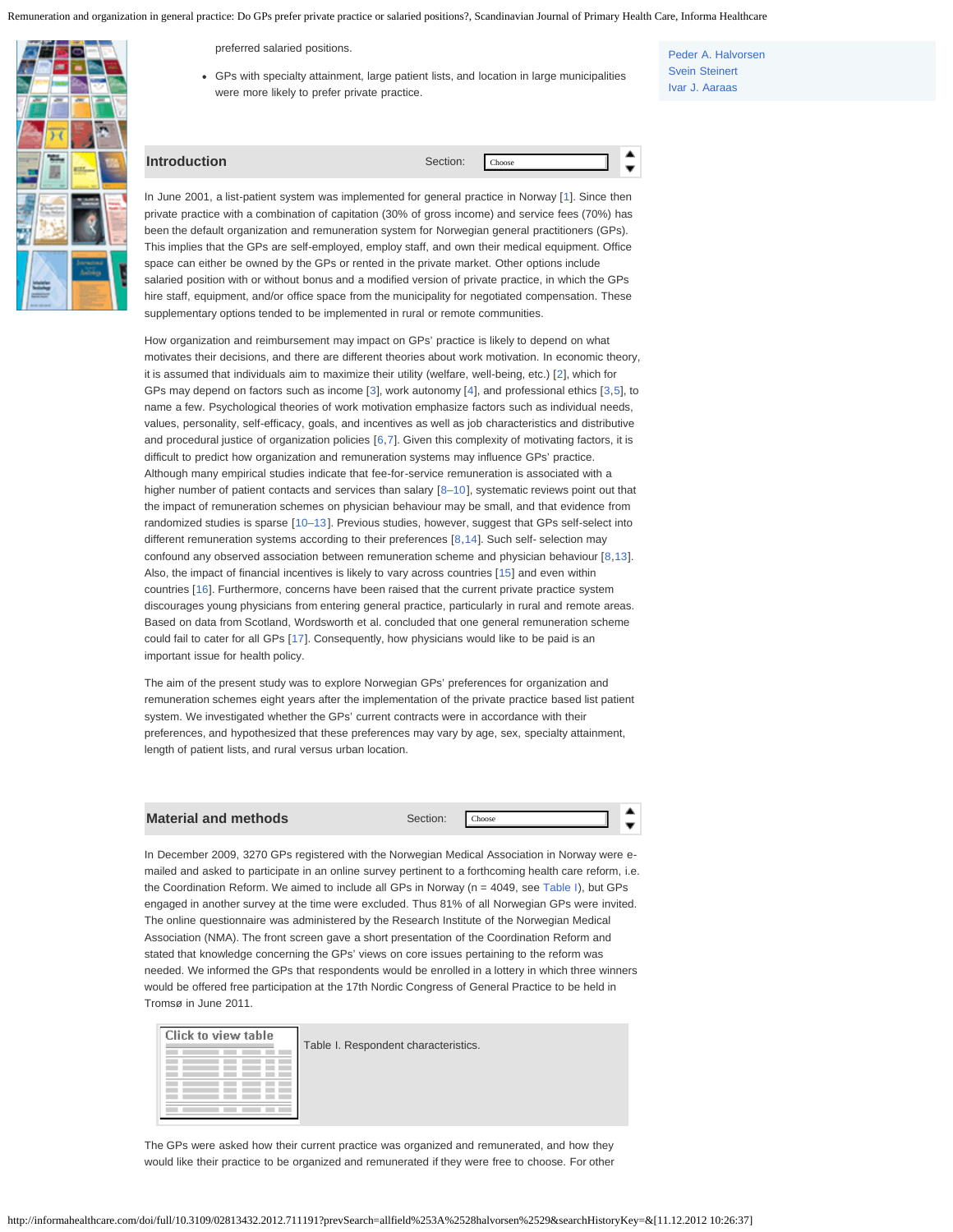purposes (not reported here) we asked to what extent the GPs found certain job tasks of general practice meaningful, and about decisions on statin therapy for a hypothetical patient with an unfavourable cardiovascular risk profile. We also asked the GPs to choose between hypothetical practices in which they would have to make tradeoffs between different job characteristics. These hypothetical choices raised some discussion and criticism in an internet forum for Norwegian GPs.

Our main outcomes of interest were the GPs' current and preferred organization and remuneration schemes. Mutually exclusive response options were (1) private practice in which the GP holds office space, equipment, and employs the staff, (2) private practice in which the GPs hire office space, equipment, and/or staff from the municipality, (3) fixed salary with bonus arrangement, or (4) fixed salary only. In the further analyses we dichotomized the responses, so that options (1) and (2) counted as "private practice" whereas options (3) and (4) counted as "salaried position". We included the GPs' age, sex, specialty attainment, patient list size, and number of inhabitants in the GPs' practice municipality as independent variables possibly associated with the GPs' preferences. Differences between groups were assessed using bivariate and multivariate logistic regression analyses. STATA version 9.2 (Stata Corp., College Station, Texas) was used for data analysis. Pvalues < 0.05 were considered as statistically significant. The study was approved by the Norwegian Social Science Data Services, which is the privacy ombudsman for all Norwegian universities as well as the Research Institute of the NMA. The funding source had no involvement in the conception and design of the study, the drafting of the manuscript, or the decision to submit the article for publication.

|  | <b>Results</b> |  |  |  |
|--|----------------|--|--|--|
|--|----------------|--|--|--|

**Results** Choose **Section:** Choose

Choose

We obtained responses from 1304 GPs for a response rate of 40%. The proportion of specialists in general practice was slightly higher among the respondents (66%, 95% CI 63–68%) compared with all Norwegian GPs (55%). Otherwise the respondents were representative of Norwegian GPs with regard to age, sex, number of patients listed, and size of practice municipality [\(Table I](http://informahealthcare.com/action/showPopup?citid=citart1&id=T1&doi=10.3109/02813432.2012.711191)).

Among the respondents 75% currently were in private practice, 18% in private practice which was partly hired from the municipality, 4% had a fixed salary with a bonus arrangement, whereas 3% had a fixed salary only. Corresponding figures for the preferred option were 52%, 26%, 16%, and 6%, respectively. The proportion with a preference for private practice was higher among men, specialists in general practice, GPs with long patient lists, and GPs working in large municipalities ([Table II](http://informahealthcare.com/action/showPopup?citid=citart1&id=T2&doi=10.3109/02813432.2012.711191)). The proportion preferring private practice was lowest in the low and high age groups and peaked among GPs in their fifties. In multivariate logistic regression analysis specialty attainment, number of patients listed and working in a large municipality were positively associated with preference for private practice [\(Table II](http://informahealthcare.com/action/showPopup?citid=citart1&id=T2&doi=10.3109/02813432.2012.711191)).

| Click to view table |  |  |
|---------------------|--|--|
|                     |  |  |
|                     |  |  |
|                     |  |  |
|                     |  |  |
|                     |  |  |
|                     |  |  |
|                     |  |  |
|                     |  |  |

Table II. Proportions and odds ratios (OR) for preferring private practice.

Among 1294 GPs who answered both the questions about current and preferred practice, 872 (67%) reported a preferred practice in accordance with their current one. About 17% would prefer to switch from a privately owned practice to a private practice hired from the municipality, whereas 17% would switch from a privately owned or hired practice to a salaried position (for absolute numbers see [Table](http://informahealthcare.com/action/showPopup?citid=citart1&id=T3&doi=10.3109/02813432.2012.711191) [III\)](http://informahealthcare.com/action/showPopup?citid=citart1&id=T3&doi=10.3109/02813432.2012.711191). Nine out of 92 respondents indicated that they would switch from a salaried position to a private practice. Interestingly, among those currently in private practice the proportion preferring salary did not differ significantly between large and small municipalities; adjusted OR for linear trend across the five categories of municipality size was 1.0, 95% CI 0.9–1.2.

|  | Click to view table |
|--|---------------------|

Table III. Current and preferred practice organization and remuneration among Norwegian GPs.

# **Discussion** Section:

**Choose** 

Almost four in five Norwegian GPs preferred private practice over salaried positions and two out of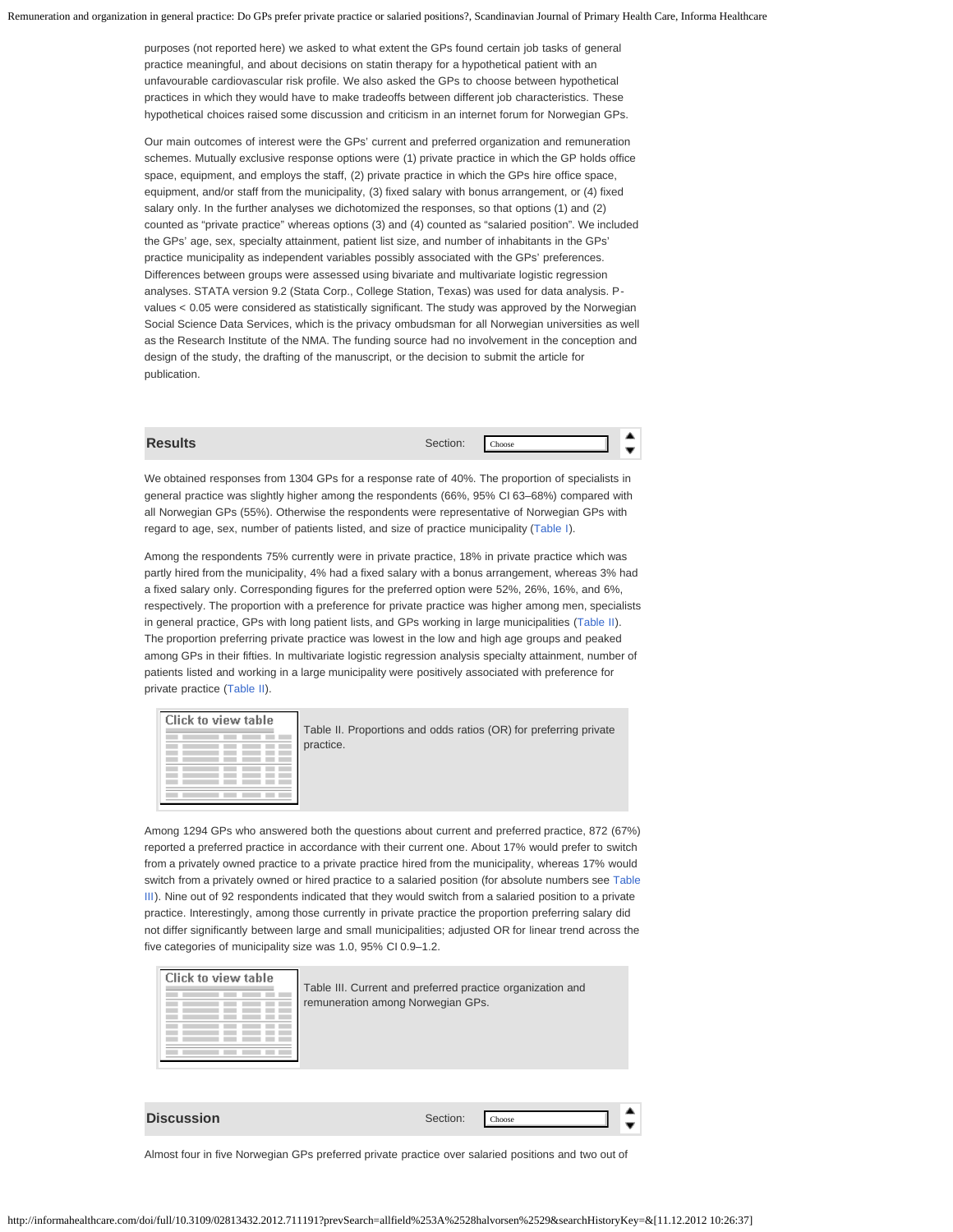three GPs currently had a practice organization and remuneration scheme in accordance with their preferences. Among those who did not have a practice in accordance with their preferences, more than 50% would prefer salaried positions. Specialty attainment, number of patients listed, and practice location in a large municipality were associated with stated preference for private practice.

Previous studies in Norway [[14](http://informahealthcare.com/action/showPopup?citid=citart1&id=CIT0014&doi=10.3109/02813432.2012.711191)] and abroad [[8,](http://informahealthcare.com/action/showPopup?citid=citart1&id=CIT0008&doi=10.3109/02813432.2012.711191)[18–23\]](http://informahealthcare.com/action/showPopup?citid=citart1&id=CIT0018 CIT0019 CIT0020 CIT0021 CIT0022 CIT0023&doi=10.3109/02813432.2012.711191) have found that GPs who prefer different remuneration schemes differ in systematic ways. For example young GPs, GPs with a preference for teaching [[8](http://informahealthcare.com/action/showPopup?citid=citart1&id=CIT0008&doi=10.3109/02813432.2012.711191)], outside work interests [[8,](http://informahealthcare.com/action/showPopup?citid=citart1&id=CIT0008&doi=10.3109/02813432.2012.711191)[14](http://informahealthcare.com/action/showPopup?citid=citart1&id=CIT0014&doi=10.3109/02813432.2012.711191)], or public health tasks [[14](http://informahealthcare.com/action/showPopup?citid=citart1&id=CIT0014&doi=10.3109/02813432.2012.711191)] were more likely to prefer salaried contracts. Several studies have shown that female GPs tend to prefer salaried positions [[8](http://informahealthcare.com/action/showPopup?citid=citart1&id=CIT0008&doi=10.3109/02813432.2012.711191),[14](http://informahealthcare.com/action/showPopup?citid=citart1&id=CIT0014&doi=10.3109/02813432.2012.711191),[18](http://informahealthcare.com/action/showPopup?citid=citart1&id=CIT0018&doi=10.3109/02813432.2012.711191),[19](http://informahealthcare.com/action/showPopup?citid=citart1&id=CIT0019&doi=10.3109/02813432.2012.711191)], which may be attributable to a greater preference for public health commitments as well as outside work interests [[14](http://informahealthcare.com/action/showPopup?citid=citart1&id=CIT0014&doi=10.3109/02813432.2012.711191)]. Other studies suggest that salaried positions may attract GPs who do not like administrative responsibilities [[20](http://informahealthcare.com/action/showPopup?citid=citart1&id=CIT0020&doi=10.3109/02813432.2012.711191)], paperwork [[21](http://informahealthcare.com/action/showPopup?citid=citart1&id=CIT0021&doi=10.3109/02813432.2012.711191)], or "bureaucracy" [[22](http://informahealthcare.com/action/showPopup?citid=citart1&id=CIT0022&doi=10.3109/02813432.2012.711191)]. We found that GPs in small municipalities were more likely to prefer salaried positions. Specialty attainment and large patient lists, which in our study were associated with preference for private practice, may be harder to achieve in rural than urban municipalities [[23](http://informahealthcare.com/action/showPopup?citid=citart1&id=CIT0023&doi=10.3109/02813432.2012.711191)]. Other studies indicate that salaried contracts and establishment of rural educational pathways may be important for recruitment and retention in rural general practice [[20](http://informahealthcare.com/action/showPopup?citid=citart1&id=CIT0020&doi=10.3109/02813432.2012.711191),[23](http://informahealthcare.com/action/showPopup?citid=citart1&id=CIT0023&doi=10.3109/02813432.2012.711191),[24\]](http://informahealthcare.com/action/showPopup?citid=citart1&id=CIT0024&doi=10.3109/02813432.2012.711191). However, in our study GPs who currently had private practice in small municipalities were no more likely to prefer salaried positions than others. Perhaps offering GPs greater freedom to choose contract type might be important for recruitment and retention in urban as well as rural municipalities. This may be of particular importance for young doctors about to choose their career pathway, since the most prominent alternative to general practice is a hospital career, in which salary is the rule.

Arguably, the choice between private practice and a salaried position is likely to be influenced by expected outcomes. Assuming that GPs aim to maximize their utility, as predicted by economic theory [[2](http://informahealthcare.com/action/showPopup?citid=citart1&id=CIT0002&doi=10.3109/02813432.2012.711191)], a crucial issue is what factors or "arguments" there are in GPs' utility function. Income and leisure are obviously there, but status, intellectual satisfaction, and characteristics of the work (e.g. busy versus relaxed work speed) may also play a role. Most important, however, may be patients' needs whether caused by altruism [[5](http://informahealthcare.com/action/showPopup?citid=citart1&id=CIT0005&doi=10.3109/02813432.2012.711191)] or legal regulations or induced by ethical imperatives [[25](http://informahealthcare.com/action/showPopup?citid=citart1&id=CIT0025&doi=10.3109/02813432.2012.711191)]. Specialty attainment and long patient lists are associated with a substantially higher income within the current default scheme for general practice. Our findings might therefore to some extent reflect self-selection into different practice schemes depending on expected income. However, preferences for private practice might also reflect prevailing values among GPs such as professional autonomy [[4](http://informahealthcare.com/action/showPopup?citid=citart1&id=CIT0004&doi=10.3109/02813432.2012.711191)] and continuity of care [[26](http://informahealthcare.com/action/showPopup?citid=citart1&id=CIT0026&doi=10.3109/02813432.2012.711191)].

The main strength of this study is the large sample size; although the response rate (40%) was modest, our sample encompassed 32% of all Norwegian GPs and was representative with regard to age, gender, and geographical distribution. Our response rate is comparable to other online surveys, and may be as good as it gets among busy clinicians [[27](http://informahealthcare.com/action/showPopup?citid=citart1&id=CIT0027&doi=10.3109/02813432.2012.711191)]. There are, however, several limitations. Unfortunately, our questionnaire did not include space for free comments, which could provide important nuances and qualifications from the respondents. Furthermore, although we believe the response options for the GPs' preferences were mutually exclusive these were perhaps not strictly defined, so that misclassifications may have occurred. Our survey evoked discussions and criticisms on an internet forum for GPs. On their website and in a letter to all Norwegian GPs the NMA raised doubts about the premises in some of our questions during the data-collection period. This may have contributed to the modest response rate and introduced selection bias that we have been unable to adjust for. Finally, we cannot know to what extent our findings are representative of GPs' preferences in other countries; in economic terms there may be cross-country variation in physicians' utility functions [[15](http://informahealthcare.com/action/showPopup?citid=citart1&id=CIT0015&doi=10.3109/02813432.2012.711191),[16](http://informahealthcare.com/action/showPopup?citid=citart1&id=CIT0016&doi=10.3109/02813432.2012.711191)].

Notwithstanding these limitations we conclude that the majority of Norwegian GPs preferred private practice, but that about one in three GPs would prefer another form of practice organization and remuneration scheme than they actually had. Our findings suggest that the current default scheme is best suited to the preferences of experienced GPs in urban communities. To the extent that recruitment and retention in general practice are important policy goals, our findings would indicate that health authorities may do well in offering more diversity in organization and remuneration schemes [[28](http://informahealthcare.com/action/showPopup?citid=citart1&id=CIT0028&doi=10.3109/02813432.2012.711191)].

#### **Acknowledgements**

The authors would like to thank Olaf Gjerløw Aasland, Ivar Sønbø Kristiansen, Jan Abel Olsen, Per Stensland, and Birgit Abelsen for their valuable comments and suggestions on the design of the study and/or interpretation of the results.

# **Funding**

The costs of data collection were covered by a grant from the Norwegian Research Council.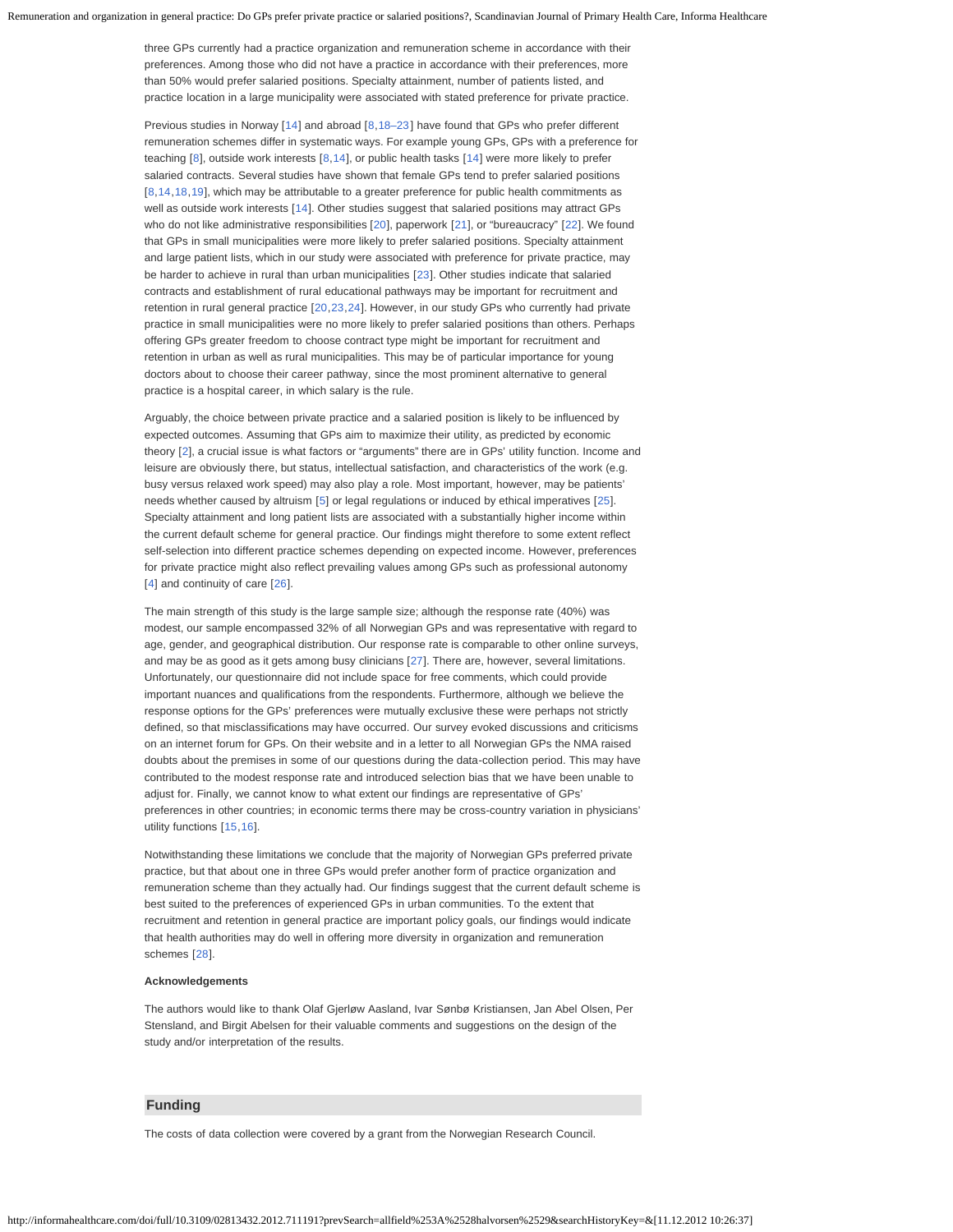## **Declaration of interest**

The authors report no conflict of interest. The authors alone are responsible for the content and writing of the paper.

| <b>References</b><br>Section: | Choose |  |
|-------------------------------|--------|--|
|-------------------------------|--------|--|

- 1. [\[The Regular General Practitioner Scheme\].](http://informahealthcare.com/action/doSearch?action=runSearch&type=advanced&result=true&prevSearch=%2Bauthorsfield%3A%28%29) Proposition to the Storting 99 L (bill) 1998–1999.
- 2. [Von Neumann J,](http://informahealthcare.com/action/doSearch?action=runSearch&type=advanced&result=true&prevSearch=%2Bauthorsfield%3A%28Von+Neumann%2C+J%29) [Morgenstern O](http://informahealthcare.com/action/doSearch?action=runSearch&type=advanced&result=true&prevSearch=%2Bauthorsfield%3A%28Morgenstern%2C+O%29). Theory of games and economic behavior. 3rd ed. Princeton, NJ: Princeton University Press; 1953.
- 3. [Godager G,](http://informahealthcare.com/action/doSearch?action=runSearch&type=advanced&result=true&prevSearch=%2Bauthorsfield%3A%28Godager%2C+G%29) [Iversen T](http://informahealthcare.com/action/doSearch?action=runSearch&type=advanced&result=true&prevSearch=%2Bauthorsfield%3A%28Iversen%2C+T%29), [Ma CT](http://informahealthcare.com/action/doSearch?action=runSearch&type=advanced&result=true&prevSearch=%2Bauthorsfield%3A%28Ma%2C+CT%29). Service motives and profit incentives among physicians. *Int J Health Care Finance Econ* 2009;9:39–57.
- 4. [Marjoribanks T,](http://informahealthcare.com/action/doSearch?action=runSearch&type=advanced&result=true&prevSearch=%2Bauthorsfield%3A%28Marjoribanks%2C+T%29) [Lewis JM.](http://informahealthcare.com/action/doSearch?action=runSearch&type=advanced&result=true&prevSearch=%2Bauthorsfield%3A%28Lewis%2C+JM%29) Reform and autonomy: Perceptions of the Australian general practice community. *Soc Sci Med* 2003;56:2229–39.
- 5. [De Jaegher K,](http://informahealthcare.com/action/doSearch?action=runSearch&type=advanced&result=true&prevSearch=%2Bauthorsfield%3A%28De+Jaegher%2C+K%29) [Jegers M.](http://informahealthcare.com/action/doSearch?action=runSearch&type=advanced&result=true&prevSearch=%2Bauthorsfield%3A%28Jegers%2C+M%29) A model of physician behaviour with demand inducement. *J Health Econ* 2000;19:231–58.
- 6. [Locke EA,](http://informahealthcare.com/action/doSearch?action=runSearch&type=advanced&result=true&prevSearch=%2Bauthorsfield%3A%28Locke%2C+EA%29) [Latham GP.](http://informahealthcare.com/action/doSearch?action=runSearch&type=advanced&result=true&prevSearch=%2Bauthorsfield%3A%28Latham%2C+GP%29) What should we do about motivation theory? Six recommendations for the twenty-first century. *Academy of Management Reveiw* 2004;29:388–403.
- 7. [Latham GP,](http://informahealthcare.com/action/doSearch?action=runSearch&type=advanced&result=true&prevSearch=%2Bauthorsfield%3A%28Latham%2C+GP%29) [Pinder CC](http://informahealthcare.com/action/doSearch?action=runSearch&type=advanced&result=true&prevSearch=%2Bauthorsfield%3A%28Pinder%2C+CC%29). Work motivation theory and research at the dawn of the twenty-first century. *Annu Rev Psychol* 2005;56:485–516.
- 8. [Devlin RA,](http://informahealthcare.com/action/doSearch?action=runSearch&type=advanced&result=true&prevSearch=%2Bauthorsfield%3A%28Devlin%2C+RA%29) [Sarma S.](http://informahealthcare.com/action/doSearch?action=runSearch&type=advanced&result=true&prevSearch=%2Bauthorsfield%3A%28Sarma%2C+S%29) Do physician remuneration schemes matter?The case of Canadian family physicians.*J Health Econ* 2008;27:1168–81.
- 9. [Sorensen RJ,](http://informahealthcare.com/action/doSearch?action=runSearch&type=advanced&result=true&prevSearch=%2Bauthorsfield%3A%28Sorensen%2C+RJ%29) [Grytten J.](http://informahealthcare.com/action/doSearch?action=runSearch&type=advanced&result=true&prevSearch=%2Bauthorsfield%3A%28Grytten%2C+J%29) Service production and contract choice in primary physician services. *Health Policy* 2003;66:73–93.
- 10. [Gosden T,](http://informahealthcare.com/action/doSearch?action=runSearch&type=advanced&result=true&prevSearch=%2Bauthorsfield%3A%28Gosden%2C+T%29) [Forland F,](http://informahealthcare.com/action/doSearch?action=runSearch&type=advanced&result=true&prevSearch=%2Bauthorsfield%3A%28Forland%2C+F%29) [Kristiansen IS,](http://informahealthcare.com/action/doSearch?action=runSearch&type=advanced&result=true&prevSearch=%2Bauthorsfield%3A%28Kristiansen%2C+IS%29) [Sutton M](http://informahealthcare.com/action/doSearch?action=runSearch&type=advanced&result=true&prevSearch=%2Bauthorsfield%3A%28Sutton%2C+M%29), [Leese B,](http://informahealthcare.com/action/doSearch?action=runSearch&type=advanced&result=true&prevSearch=%2Bauthorsfield%3A%28Leese%2C+B%29) [Giuffrida A](http://informahealthcare.com/action/doSearch?action=runSearch&type=advanced&result=true&prevSearch=%2Bauthorsfield%3A%28Giuffrida%2C+A%29), . Capitation, salary, fee-for-service and mixed systems of payment: Effects on the behaviour of primary care physicians. *Cochrane Database Syst Rev* 2000; (3):CD002215.
- 11. [Town R,](http://informahealthcare.com/action/doSearch?action=runSearch&type=advanced&result=true&prevSearch=%2Bauthorsfield%3A%28Town%2C+R%29) [Kane R,](http://informahealthcare.com/action/doSearch?action=runSearch&type=advanced&result=true&prevSearch=%2Bauthorsfield%3A%28Kane%2C+R%29) [Johnson P](http://informahealthcare.com/action/doSearch?action=runSearch&type=advanced&result=true&prevSearch=%2Bauthorsfield%3A%28Johnson%2C+P%29), [Butler M.](http://informahealthcare.com/action/doSearch?action=runSearch&type=advanced&result=true&prevSearch=%2Bauthorsfield%3A%28Butler%2C+M%29) Economic incentives and physicians' delivery of preventive care: A systematic review. *Am J Prev Med* 2005;28:234–40.
- 12. [Gosden T,](http://informahealthcare.com/action/doSearch?action=runSearch&type=advanced&result=true&prevSearch=%2Bauthorsfield%3A%28Gosden%2C+T%29) [Forland F,](http://informahealthcare.com/action/doSearch?action=runSearch&type=advanced&result=true&prevSearch=%2Bauthorsfield%3A%28Forland%2C+F%29) [Kristiansen IS,](http://informahealthcare.com/action/doSearch?action=runSearch&type=advanced&result=true&prevSearch=%2Bauthorsfield%3A%28Kristiansen%2C+IS%29) [Sutton M](http://informahealthcare.com/action/doSearch?action=runSearch&type=advanced&result=true&prevSearch=%2Bauthorsfield%3A%28Sutton%2C+M%29), [Leese B,](http://informahealthcare.com/action/doSearch?action=runSearch&type=advanced&result=true&prevSearch=%2Bauthorsfield%3A%28Leese%2C+B%29) [Giuffrida A](http://informahealthcare.com/action/doSearch?action=runSearch&type=advanced&result=true&prevSearch=%2Bauthorsfield%3A%28Giuffrida%2C+A%29), . Impact of payment method on behaviour of primary care physicians: A systematic review. *J Health Serv Res Policy* 2001;6:44–55.
- 13. [Scott A,](http://informahealthcare.com/action/doSearch?action=runSearch&type=advanced&result=true&prevSearch=%2Bauthorsfield%3A%28Scott%2C+A%29) [Sivey P](http://informahealthcare.com/action/doSearch?action=runSearch&type=advanced&result=true&prevSearch=%2Bauthorsfield%3A%28Sivey%2C+P%29), [Ait Ouakrim D](http://informahealthcare.com/action/doSearch?action=runSearch&type=advanced&result=true&prevSearch=%2Bauthorsfield%3A%28Ait+Ouakrim%2C+D%29), [Willenberg L,](http://informahealthcare.com/action/doSearch?action=runSearch&type=advanced&result=true&prevSearch=%2Bauthorsfield%3A%28Willenberg%2C+L%29) [Naccarella L,](http://informahealthcare.com/action/doSearch?action=runSearch&type=advanced&result=true&prevSearch=%2Bauthorsfield%3A%28Naccarella%2C+L%29) [Furler J](http://informahealthcare.com/action/doSearch?action=runSearch&type=advanced&result=true&prevSearch=%2Bauthorsfield%3A%28Furler%2C+J%29), . The effect of financial incentives on the quality of health care provided by primary care physicians. *Cochrane Database Syst Rev* 2011;(9):CD008451.
- 14. [Grytten J,](http://informahealthcare.com/action/doSearch?action=runSearch&type=advanced&result=true&prevSearch=%2Bauthorsfield%3A%28Grytten%2C+J%29) [Skau I,](http://informahealthcare.com/action/doSearch?action=runSearch&type=advanced&result=true&prevSearch=%2Bauthorsfield%3A%28Skau%2C+I%29) [Sorensen R,](http://informahealthcare.com/action/doSearch?action=runSearch&type=advanced&result=true&prevSearch=%2Bauthorsfield%3A%28Sorensen%2C+R%29) Aasland OG. [What does affect general practitioners' choice of contract and plans to relocate?]. *Tidsskr Nor Laegeforen* 2000;120:3134–9.
- 15. [Fujisawa R,](http://informahealthcare.com/action/doSearch?action=runSearch&type=advanced&result=true&prevSearch=%2Bauthorsfield%3A%28Fujisawa%2C+R%29) [Lafortune G.](http://informahealthcare.com/action/doSearch?action=runSearch&type=advanced&result=true&prevSearch=%2Bauthorsfield%3A%28Lafortune%2C+G%29) The remuneration of general practitioners and specialists in 14 OECD countries: What are the factors influencing variations across countries?*OECD health working papers No.*41. Paris: OECD; 2008.
- 16. [Jacobson M,](http://informahealthcare.com/action/doSearch?action=runSearch&type=advanced&result=true&prevSearch=%2Bauthorsfield%3A%28Jacobson%2C+M%29) [Earle CC,](http://informahealthcare.com/action/doSearch?action=runSearch&type=advanced&result=true&prevSearch=%2Bauthorsfield%3A%28Earle%2C+CC%29) [Newhouse JP](http://informahealthcare.com/action/doSearch?action=runSearch&type=advanced&result=true&prevSearch=%2Bauthorsfield%3A%28Newhouse%2C+JP%29). Geographic variation in physicians' responses to a reimbursement change. *N Engl J Med* 2011;365:2049–52.
- 17. [Wordsworth S,](http://informahealthcare.com/action/doSearch?action=runSearch&type=advanced&result=true&prevSearch=%2Bauthorsfield%3A%28Wordsworth%2C+S%29) [Skatun D,](http://informahealthcare.com/action/doSearch?action=runSearch&type=advanced&result=true&prevSearch=%2Bauthorsfield%3A%28Skatun%2C+D%29) [Scott A,](http://informahealthcare.com/action/doSearch?action=runSearch&type=advanced&result=true&prevSearch=%2Bauthorsfield%3A%28Scott%2C+A%29) [French F.](http://informahealthcare.com/action/doSearch?action=runSearch&type=advanced&result=true&prevSearch=%2Bauthorsfield%3A%28French%2C+F%29) Preferences for general practice jobs: A survey of principals and sessional GPs. *Br J Gen Pract* 2004;54:740–6.
- 18. [Wright D,](http://informahealthcare.com/action/doSearch?action=runSearch&type=advanced&result=true&prevSearch=%2Bauthorsfield%3A%28Wright%2C+D%29) [Batchelor PA](http://informahealthcare.com/action/doSearch?action=runSearch&type=advanced&result=true&prevSearch=%2Bauthorsfield%3A%28Batchelor%2C+PA%29). General dental practitioners' beliefs on the perceived effects of and their preferences for remuneration mechanisms. *Br Dent J* 2002;192:46–9.
- 19. [Ding A,](http://informahealthcare.com/action/doSearch?action=runSearch&type=advanced&result=true&prevSearch=%2Bauthorsfield%3A%28Ding%2C+A%29) [Hann M,](http://informahealthcare.com/action/doSearch?action=runSearch&type=advanced&result=true&prevSearch=%2Bauthorsfield%3A%28Hann%2C+M%29) [Sibbald B.](http://informahealthcare.com/action/doSearch?action=runSearch&type=advanced&result=true&prevSearch=%2Bauthorsfield%3A%28Sibbald%2C+B%29) Profile of English salaried GPs: Labour mobility and practice performance. *Br J Gen Pract* 2008;58:20–5.
- 20. [Williams J,](http://informahealthcare.com/action/doSearch?action=runSearch&type=advanced&result=true&prevSearch=%2Bauthorsfield%3A%28Williams%2C+J%29) [Petchey R,](http://informahealthcare.com/action/doSearch?action=runSearch&type=advanced&result=true&prevSearch=%2Bauthorsfield%3A%28Petchey%2C+R%29) [Gosden T,](http://informahealthcare.com/action/doSearch?action=runSearch&type=advanced&result=true&prevSearch=%2Bauthorsfield%3A%28Gosden%2C+T%29) [Leese B,](http://informahealthcare.com/action/doSearch?action=runSearch&type=advanced&result=true&prevSearch=%2Bauthorsfield%3A%28Leese%2C+B%29) [Sibbald B.](http://informahealthcare.com/action/doSearch?action=runSearch&type=advanced&result=true&prevSearch=%2Bauthorsfield%3A%28Sibbald%2C+B%29) A profile of PMS salaried GP contracts and their impact on recruitment. *Fam Pract* 2001;18:283–7.
- 21. [Whalley D,](http://informahealthcare.com/action/doSearch?action=runSearch&type=advanced&result=true&prevSearch=%2Bauthorsfield%3A%28Whalley%2C+D%29) [Bojke C](http://informahealthcare.com/action/doSearch?action=runSearch&type=advanced&result=true&prevSearch=%2Bauthorsfield%3A%28Bojke%2C+C%29), [Gravelle H,](http://informahealthcare.com/action/doSearch?action=runSearch&type=advanced&result=true&prevSearch=%2Bauthorsfield%3A%28Gravelle%2C+H%29) [Sibbald B.](http://informahealthcare.com/action/doSearch?action=runSearch&type=advanced&result=true&prevSearch=%2Bauthorsfield%3A%28Sibbald%2C+B%29) GP job satisfaction in view of contract reform: A national survey. *Br J Gen Pract* 2006;56:87–92.
- 22. [Spurgeon P,](http://informahealthcare.com/action/doSearch?action=runSearch&type=advanced&result=true&prevSearch=%2Bauthorsfield%3A%28Spurgeon%2C+P%29) [Hicks C,](http://informahealthcare.com/action/doSearch?action=runSearch&type=advanced&result=true&prevSearch=%2Bauthorsfield%3A%28Hicks%2C+C%29) [Field S](http://informahealthcare.com/action/doSearch?action=runSearch&type=advanced&result=true&prevSearch=%2Bauthorsfield%3A%28Field%2C+S%29), [Barwell F](http://informahealthcare.com/action/doSearch?action=runSearch&type=advanced&result=true&prevSearch=%2Bauthorsfield%3A%28Barwell%2C+F%29). The new GMS contract: Impact and implications for managing the changes. *Health Serv Manage Res* 2005;18:75–85.